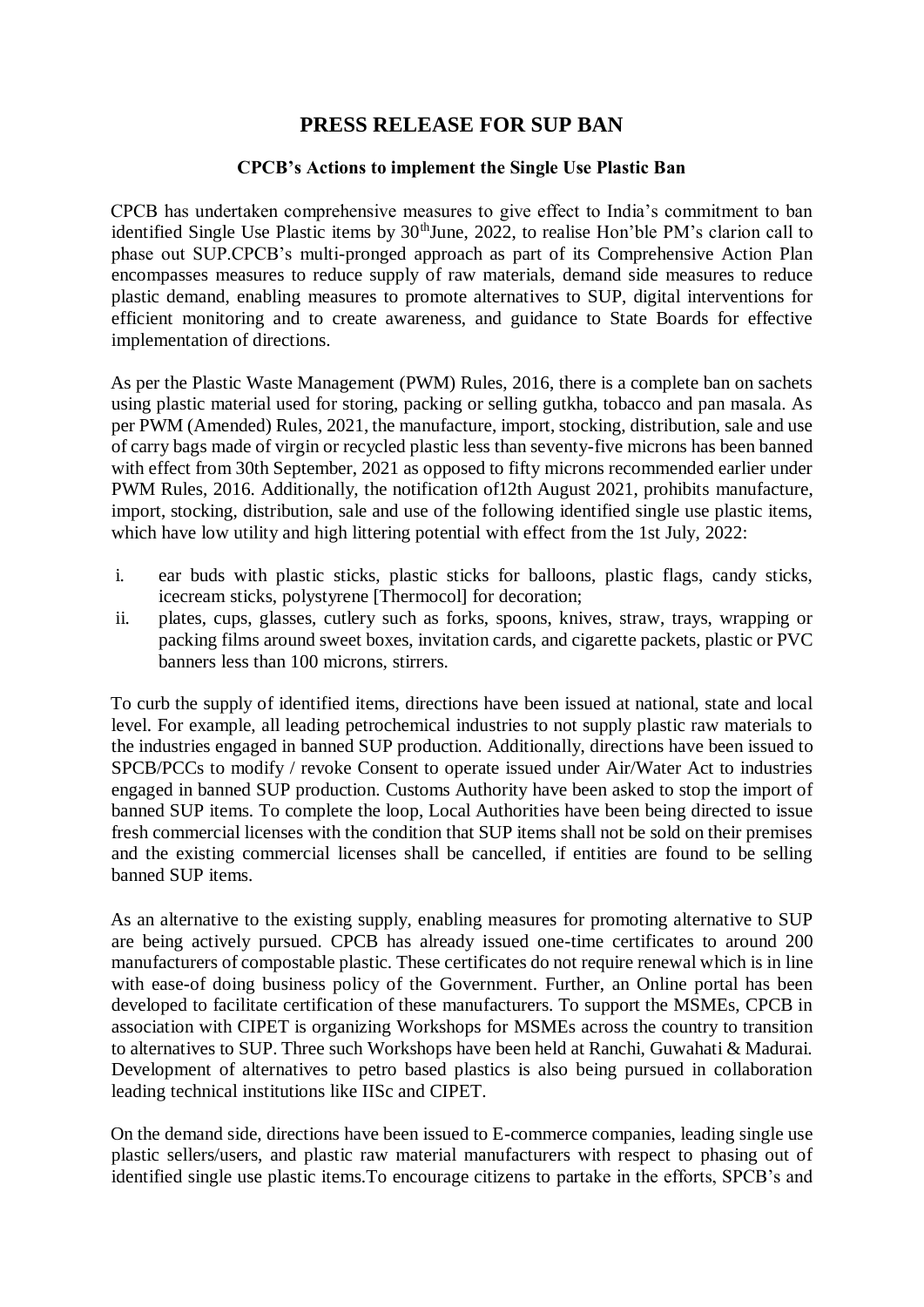local bodies are organizing large scale awareness drives with participation of all citizens – students, voluntary organizations, self-help groups, local NGOs/CSOs, RWAs, market associations, corporate entities, etc. Previously, CPCB conducted surprise inspections of Gutkha / Pan Masala manufacturing industries across the country to check usage of plastic in packaging of their product.

To create an enabling support system, CPCB is handholding the State Boards to operationalize the advisories issued by conducting meetings so that all the Urban local bodies in the respective states are able to effectively implement the guidelines with their help. Regional Workshops with SPCBs/PCCs in addition to a Central Workshop with Chairpersons of all SPCBs/PCCs is being organised in June 2022.

Finally, multiple digital interventions have been made to increase efficiency at scale. To enable citizen participation, an SUP Public Grievance App was launched by Hon'ble Minister EF&CC, Shri Bhupender Yadav. The app has geotagging features with facility to track complaints. An SUP Compliance Monitoring Portal for filing of Reports by State / UT Authorities in compliance with Comprehensive Directions issued by CPCB for a bird's eye view of progress and day-to-day monitoring.

CPCB is committed to facilitating the Single Use Plastic Ban of notified items through active collaboration with key stakeholders to achieve this ambitious goal of phasing out SUP plastics for India's green future.

\*\*\*

*For regular updates, please follow the CPCB's official website [\(cpcb.nic.in\)](https://t.co/z6DWUl2PwW) and social media handles:*

*Facebook:* <https://www.facebook.com/CPCBindia/>*[|](https://www.facebook.com/CPCBindia/) Twitter:* @CPCB\_OFFICIAL |

Instagram: *[@cpcb\\_official](https://www.google.com/url?sa=t&rct=j&q=&esrc=s&source=web&cd=&ved=2ahUKEwjbtqjrhLT4AhX_4TgGHbLhAWEQFnoECAgQAQ&url=https%3A%2F%2Fwww.instagram.com%2Fcpcb_official%2F&usg=AOvVaw2hrSYDI1TnIoVvILc025zd)*